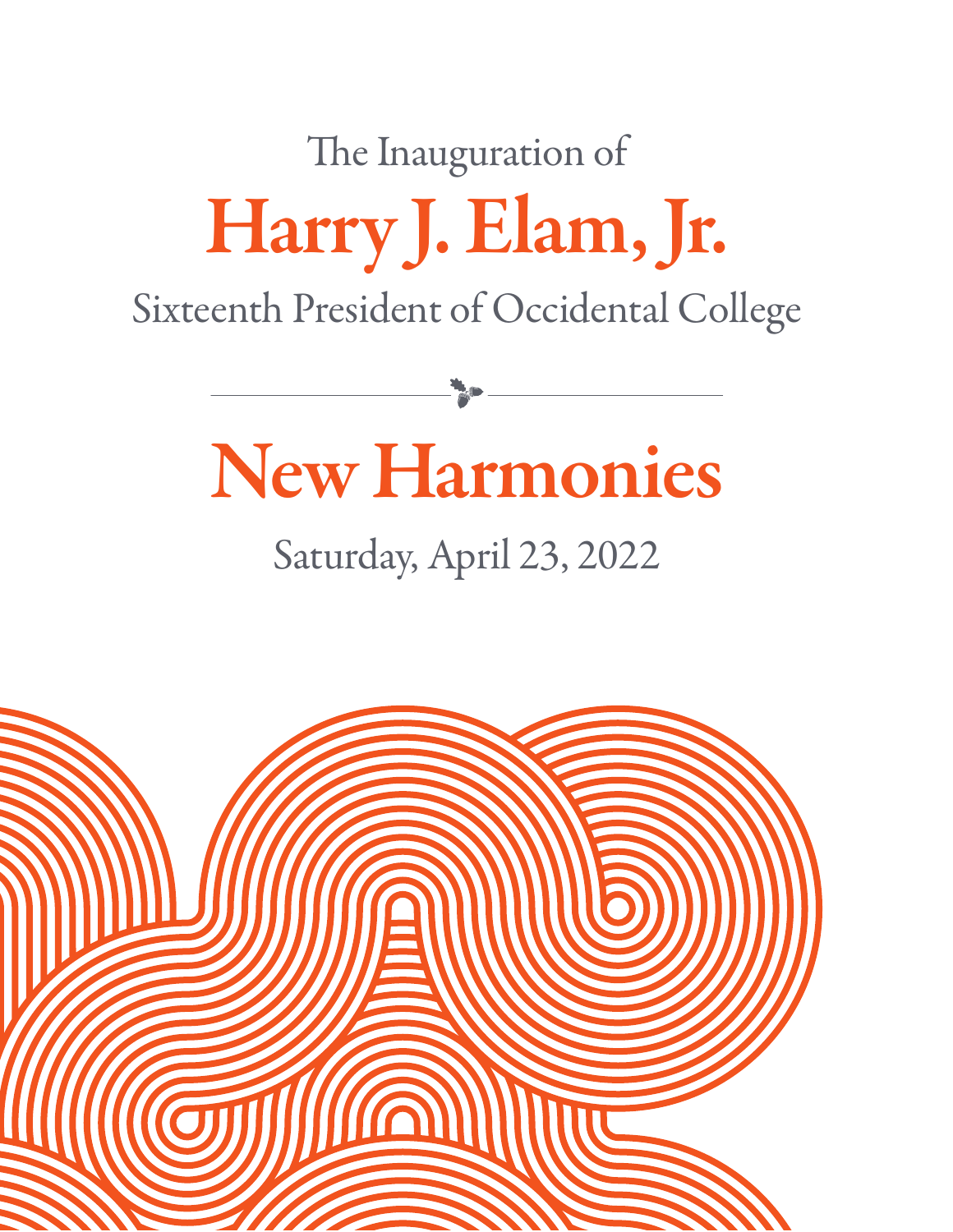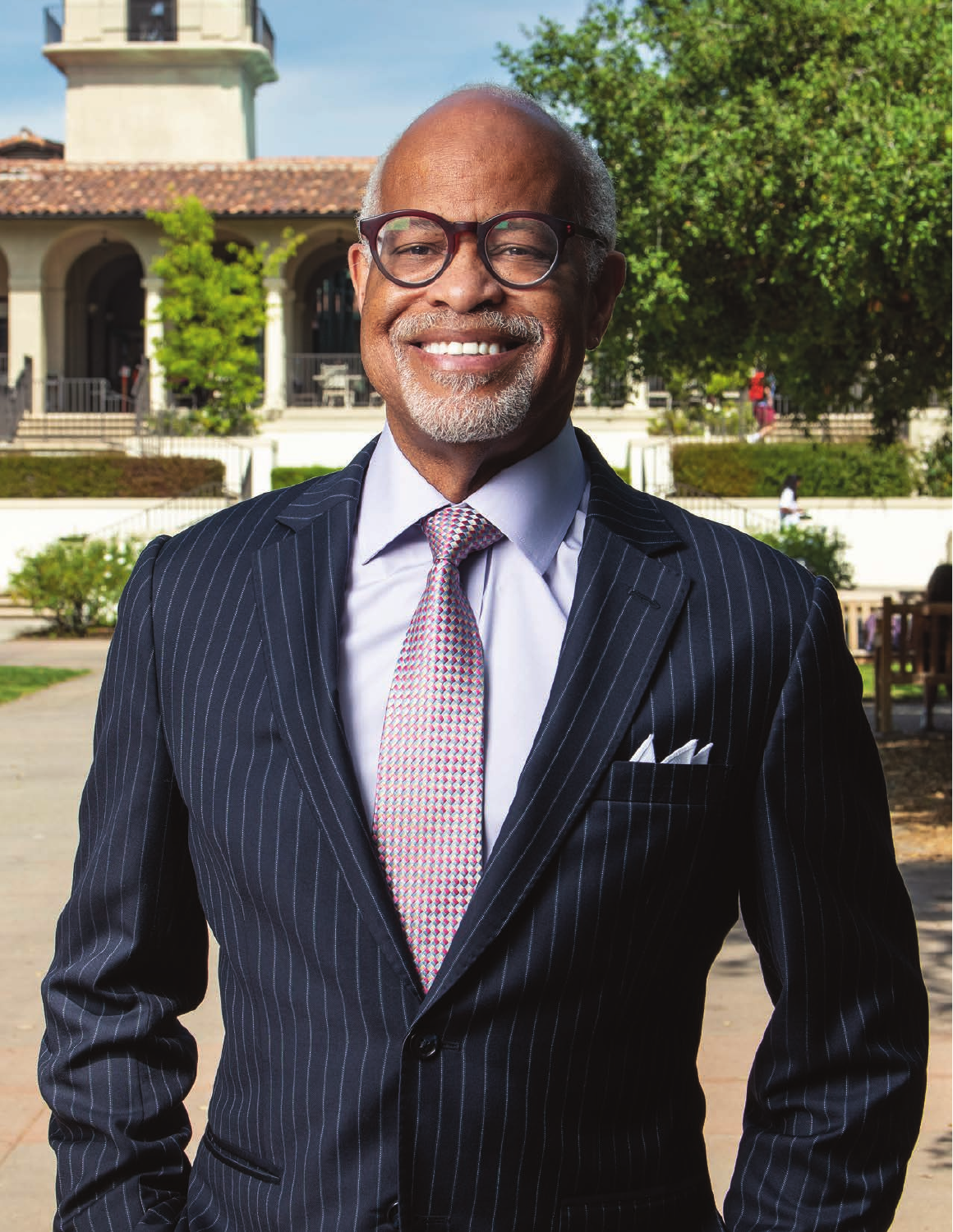Harry J. Elam Jr., internationally renowned theater scholar, award-winning teacher, and leader in undergraduate education, is Occidental College's 16th president.

Having taken office in July 2020 in the midst of a global pandemic, Elam successfully guided Occidental through exceptional economic and educational challenges to a return to in-person activities. Over the last two years, he has immersed himself in the life of the College, always with an eye to its future. Vigorously championing The Oxy Campaign For Good, Elam has been instrumental in building its momentum and in developing transformative initiatives such as the Equity and Justice Agenda in service of the College's mission.

Elam came to Occidental from Stanford University, where he served as vice provost for undergraduate education for a decade and was responsible for nearly all policies and programs relating to the university's 7,200 undergraduate students. He helped lead a major rethinking of Stanford's undergraduate curriculum as well as a separate effort to create a new vision for the university's student residences. In addition to his role as vice provost for undergraduate education, since 2017 Elam served simultaneously as Stanford's first vice president for the arts, overseeing Bing Concert Hall, the Cantor Art Museum and all other non-departmental programs, and as senior vice provost for education, responsible for the Haas Center for Public Service and other student-facing programs.

Having grown up in the turbulent era of court-ordered school desegregation in Boston, Elam also is a leader on issues of diversity and inclusion. Among his many efforts at Stanford, he created the Institute for Diversity in the Arts, initiated a summer bridge program for firstyear students from under-resourced high schools, and designed a program to increase the number of students of color pursuing graduate degrees in STEM fields.

A graduate of Harvard College, Elam earned his doctorate in the dramatic arts at UC Berkeley. He is the author and co-editor of seven books, including the award-winning The Past as Present in the Drama of August Wilson (University of Michigan Press, 2006), and dozens of journal articles and book chapters. He was inducted into the American Academy of Arts and Sciences as well as the College of Fellows of the American Theatre. The Association for Theatre in Higher Education awarded him its highest recognition, the Distinguished Scholar Award, and he is the recipient of the Career Achievement Award from the American Society for Theatre Research. At Stanford, where he joined the faculty in 1990, he was awarded six different teaching awards.

In addition to his scholarly work, Elam has directed professionally for more than 25 years, including Tod, the Boy, Tod by Talvin Wilks for the Oakland Ensemble Company, and Blues for an Alabama Sky by Pearl Cleague for Theaterworks in Palo Alto, winner of Drama-Logue Awards for Best Production, Best Design, Best Ensemble Cast, and Best Direction. He also has directed several of August Wilson's plays, including Radio Golf, Joe Turner's Come and Gone, Two Trains Running, and Fences.

His wife, Michele Elam, is the William Robertson Coe Professor in the Humanities at Stanford and an associate director of the Institute for Human-Centered Artificial Intelligence. Their daughter Claire Patterson, a 2016 Stanford graduate, lives and works in Los Angeles.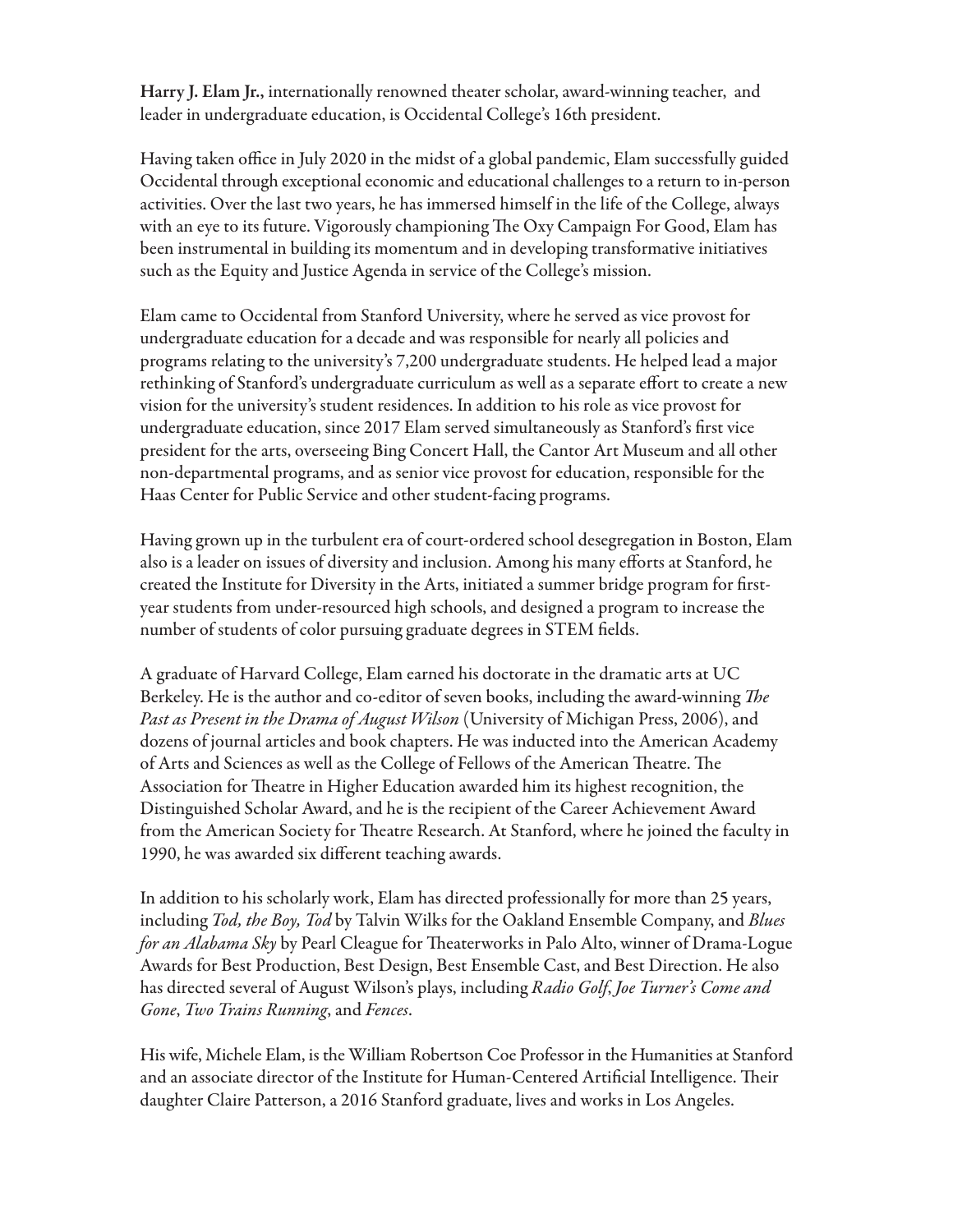## Program

| Announcers                   | Anthony Chase<br>Professor of Diplomacy and World Affairs                                                                                                                                                                                          |
|------------------------------|----------------------------------------------------------------------------------------------------------------------------------------------------------------------------------------------------------------------------------------------------|
|                              | Sara H. El-Amine '07 H'18<br>Head of Public Engagement and Public Policy, Lyft<br>Co-chair, Occidental College Obama Scholars Advisory Council                                                                                                     |
| Processional                 | <b>Brass Quintet</b><br>David Costello, trumpet; Dillon McIntyre, trombone; Danielle Ondarza, horn;<br>David Pittel, trumpet; and Doug Tornquist*, tuba                                                                                            |
| <b>Masters of Ceremonies</b> | Wendy F. Sternberg <sup>+</sup><br>Vice President for Academic Affairs and Dean of the College                                                                                                                                                     |
|                              | Rob Flot P'21+<br>Vice President for Student Affairs and Dean of Students                                                                                                                                                                          |
| <b>Land Acknowledgment</b>   | David T. Carreon Bradley<br>Vice President of Equity and Justice and Chief Diversity Officer                                                                                                                                                       |
| <b>Invocation</b>            | The Rev. Susan E. Young<br>Director of Religious and Spiritual Life                                                                                                                                                                                |
| <b>Musical Performance</b>   | "Lift Every Voice and Sing"<br>Music by James Weldon Johnson; Lyrics by J. Rosamond Johnson<br>Arranged by Chester Cahill '24 and Leslie Garcia '24                                                                                                |
|                              | Occidental Glee Club<br>Directed by Désirée LaVertu, Director of Choral and Vocal Activities                                                                                                                                                       |
|                              | Occidental Jazz Ensemble<br>Directed by Jonathan Richards, Adjunct Assistant Professor of Music                                                                                                                                                    |
|                              | Occidental Symphony Orchestra<br>Directed by Chris Kim, Choi Family Director of Instrumental Music                                                                                                                                                 |
|                              | Lift every voice and sing,<br>'Til earth and heaven ring,<br>Ring with the harmonies of Liberty;<br>Let our rejoicing rise<br>High as the skies,<br>Let it resound loud as the rolling sea.                                                        |
|                              | Sing a song full of the faith that the dark past has taught us,<br>Sing a song full of the hope that the present has brought us;<br>Facing the rising sun of our new day begun,<br>Let us march on 'til victory is won.<br>Stony the road we trod, |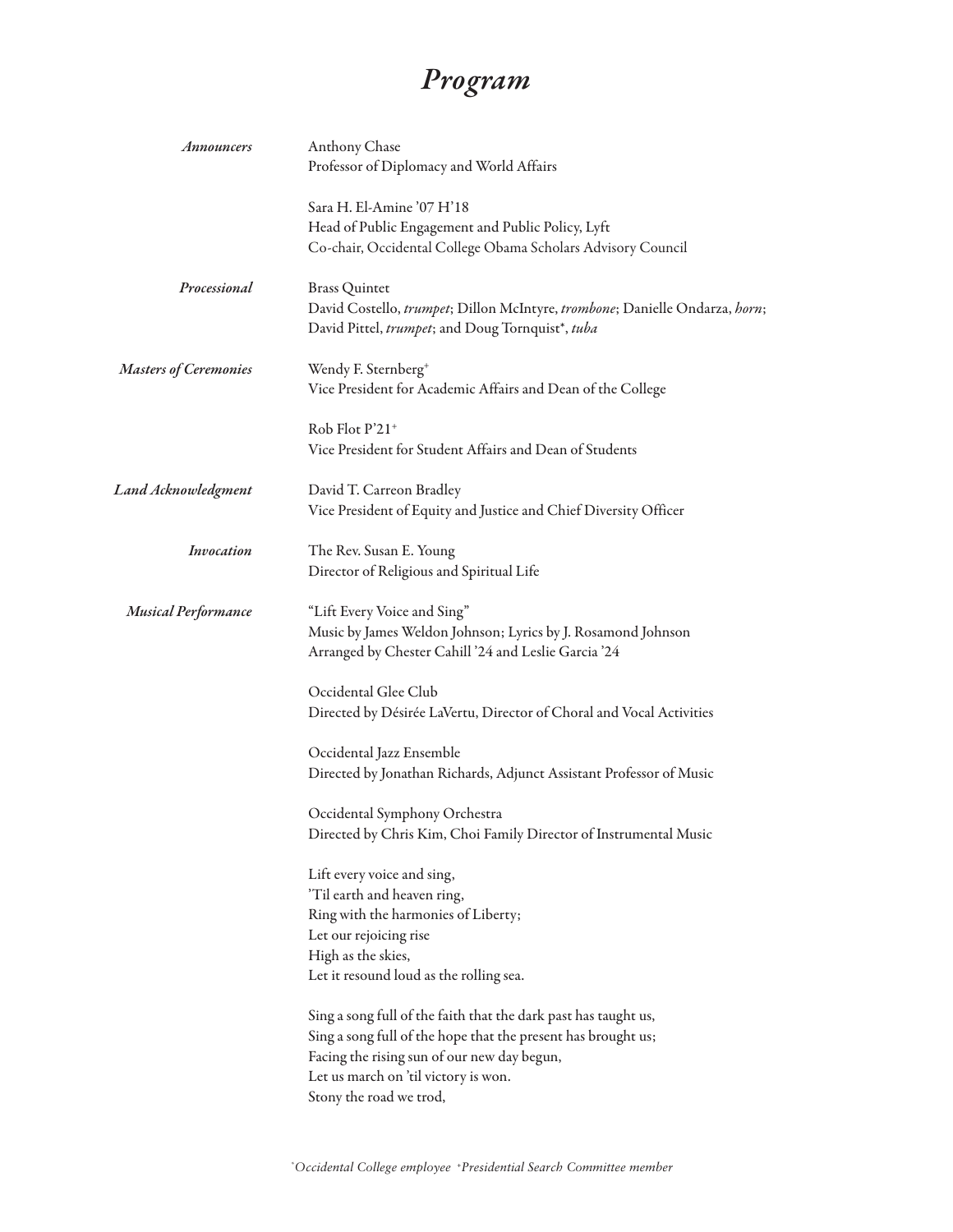|                                   | Bitter the chastening rod,                                                                                                        |  |
|-----------------------------------|-----------------------------------------------------------------------------------------------------------------------------------|--|
|                                   | Felt in the days when hope unborn had died;                                                                                       |  |
|                                   | Yet with a steady beat,                                                                                                           |  |
|                                   | Have not our weary feet                                                                                                           |  |
|                                   | Come to the place for which our fathers sighed?                                                                                   |  |
|                                   | We have come over a way that with tears has been watered,                                                                         |  |
|                                   | We have come, treading our path through the blood of the slaughtered,                                                             |  |
|                                   | Out from the gloomy past,                                                                                                         |  |
|                                   | 'Til now we stand at last                                                                                                         |  |
|                                   | Where the white gleam of our bright star is cast.                                                                                 |  |
|                                   | God of our weary years,                                                                                                           |  |
|                                   | God of our silent tears,                                                                                                          |  |
|                                   | Thou who has brought us thus far on the way;                                                                                      |  |
|                                   | Thou who has by Thy might                                                                                                         |  |
|                                   | Led us into the light,                                                                                                            |  |
|                                   | Keep us forever in the path, we pray.                                                                                             |  |
|                                   | Lest our feet stray from the places, our God, where we met Thee,                                                                  |  |
|                                   | Lest our hearts drunk with the wine of the world, we forget Thee;                                                                 |  |
|                                   | Shadowed beneath Thy hand,                                                                                                        |  |
|                                   | May we forever stand,                                                                                                             |  |
|                                   | True to our God,                                                                                                                  |  |
|                                   | True to our native land.                                                                                                          |  |
|                                   | Often referred to as "The Black National Anthem," "Lift Every Voice and Sing" was a hymn written                                  |  |
|                                   | as a poem by NAACP leader James Weldon Johnson in 1900. His brother, John Rosamond Johnson,<br>composed the music for the lyrics. |  |
| Greetings                         |                                                                                                                                   |  |
| <b>From the Faculty</b>           | Sharla M. Fett                                                                                                                    |  |
|                                   | Professor of History and Faculty Council Chair                                                                                    |  |
| From the Students                 | Ellie Findell '23                                                                                                                 |  |
|                                   | President, Associated Students of Occidental College                                                                              |  |
| <b>From the Staff</b>             | Tiffany Goo Wright                                                                                                                |  |
|                                   | Executive Assistant to the Vice President of Enrollment                                                                           |  |
| From the Alumni                   | Tuan Ngo '07                                                                                                                      |  |
|                                   | President, Occidental College Alumni Board of Governors                                                                           |  |
| <b>From the Board of Trustees</b> | Bob L. Johnson '77                                                                                                                |  |
|                                   | Entertainment Attorney and Civic Activist                                                                                         |  |
| From the City                     | Brenda Shockley '68 H'17                                                                                                          |  |
|                                   | Deputy Mayor of Economic Opportunity and Chief Equity Officer for the City of Los Angeles                                         |  |
|                                   |                                                                                                                                   |  |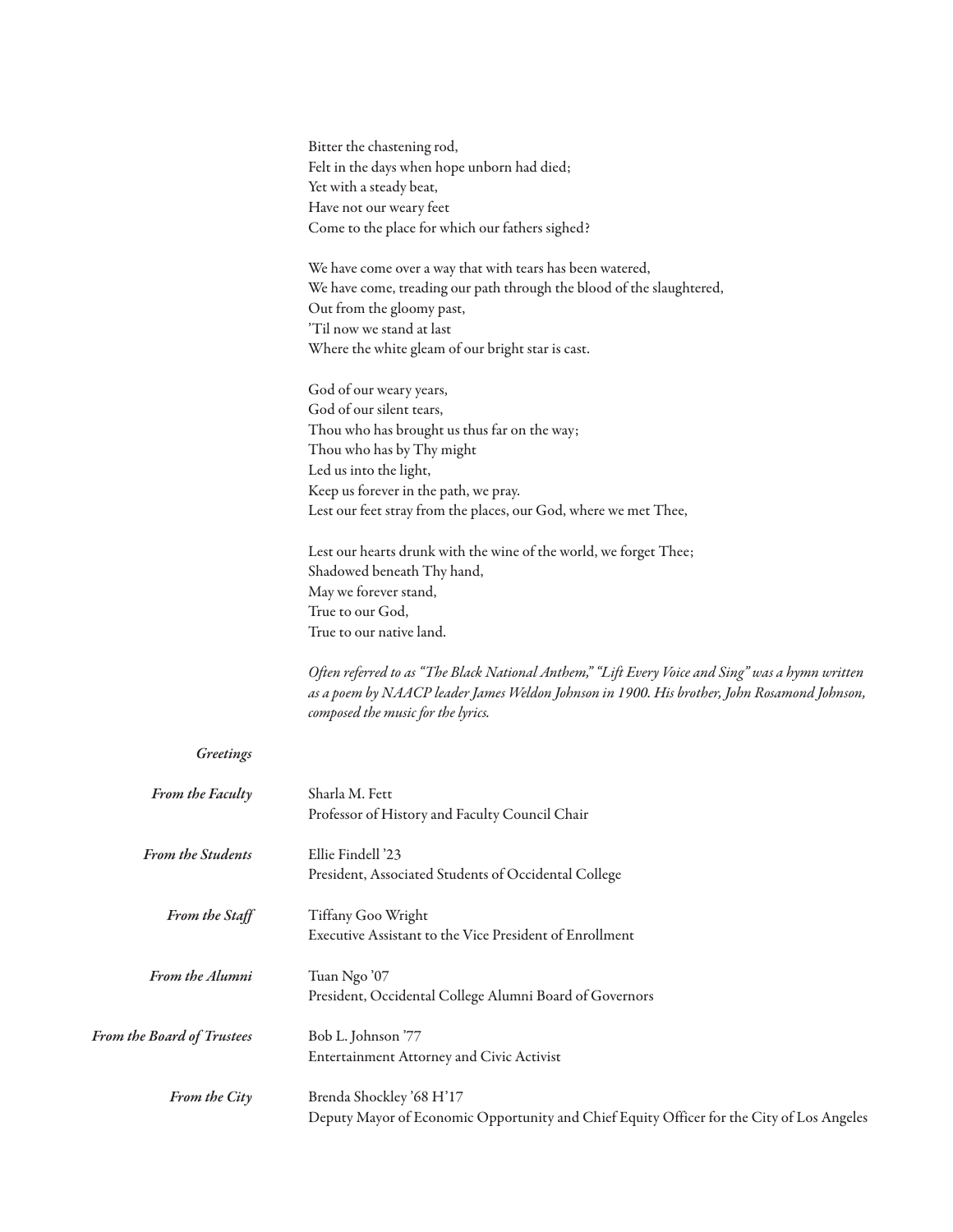| <b>Musical Performance</b> | "I Know Where I've Been" from Hairspray                                       |  |  |  |
|----------------------------|-------------------------------------------------------------------------------|--|--|--|
|                            | Music by Marc Shaiman; Lyrics by Marc Shaiman and Scott Wittman               |  |  |  |
|                            | Performed by Lencia Kebede'16                                                 |  |  |  |
|                            | Musicians: Alan Geier*, piano; Sheldon Reed, drums; Jonathan Richards*, bass; |  |  |  |
|                            | and William Schmidt*, keyboard                                                |  |  |  |
|                            | There's a light in the darkness                                               |  |  |  |
|                            | Though the night is black as my skin                                          |  |  |  |
|                            | There's a light burning bright showing me the way                             |  |  |  |
|                            | But I know where I've been                                                    |  |  |  |
|                            | There's a cry in distance                                                     |  |  |  |
|                            | It's a voice that comes from deep within                                      |  |  |  |
|                            | There's a cry asking why                                                      |  |  |  |
|                            | I pray the answer's up ahead, yeah                                            |  |  |  |
|                            | 'Cause I know where I've been                                                 |  |  |  |
|                            | There's a road we've been travelin'                                           |  |  |  |
|                            | Lost so many on the way                                                       |  |  |  |
|                            | But the riches will be plenty                                                 |  |  |  |
|                            | Worth the price, the price we had to pay                                      |  |  |  |
|                            | There's a dream with the future                                               |  |  |  |
|                            | There's a struggle that we have yet to win                                    |  |  |  |
|                            | And there's pride in my heart                                                 |  |  |  |
|                            | 'cause I know where I'm going, yes I do                                       |  |  |  |
|                            | And I know where I've been                                                    |  |  |  |
|                            | There's a road we must travel                                                 |  |  |  |
|                            | There's a promise we must make                                                |  |  |  |
|                            | But the riches will be plenty                                                 |  |  |  |
|                            | Worth the risk and the chances we take                                        |  |  |  |
|                            | There's a dream with the future                                               |  |  |  |
|                            | There's a struggle that we have yet to win                                    |  |  |  |
|                            | Use that pride in our hearts                                                  |  |  |  |
|                            | To lift us up, up to tomorrow                                                 |  |  |  |
|                            | 'cause just to sit still would be a sin                                       |  |  |  |
|                            | I know it, I know it, I know where I'm going                                  |  |  |  |
|                            | Lord knows, I know                                                            |  |  |  |
|                            | Where I've been                                                               |  |  |  |
|                            | I'll give thanks to my God                                                    |  |  |  |
|                            | 'Cause I know where I've been                                                 |  |  |  |
| <b>Featured Speakers</b>   | Steve and Roberta Denning                                                     |  |  |  |
|                            | Ambassador Harriet Elam-Thomas                                                |  |  |  |
|                            | Sterling K. Brown and Ryan Michelle Bathé                                     |  |  |  |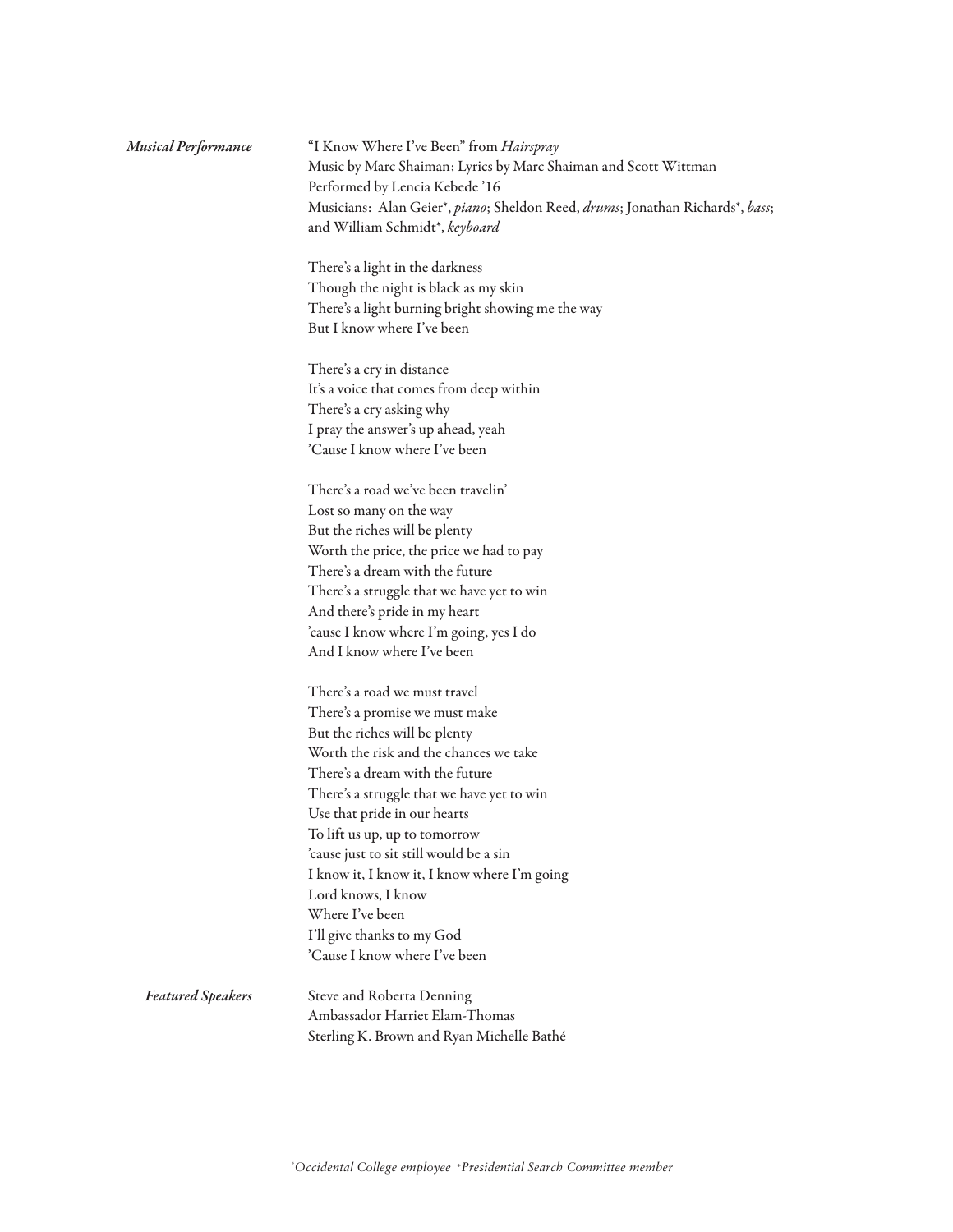| <b>Musical Performance</b>                      | "Alone/Together"<br>Composed by Adam Schoenberg, Associate Professor of Composition<br>Performed by Jin Shan Dai*, violin; Sara Marsh*, clarinet; Rachel Mellis*, flute;<br>Vicki Ray*, <i>piano</i> ; and Charles Tyler, cello |
|-------------------------------------------------|---------------------------------------------------------------------------------------------------------------------------------------------------------------------------------------------------------------------------------|
| Introduction of<br>President Harry J. Elam, Jr. | Alejo Maggini '22+                                                                                                                                                                                                              |
| <i>Investiture</i>                              | Lisa H. Link P'18 <sup>+</sup><br>Vice Chair and Chair-elect, Board of Trustees                                                                                                                                                 |
| <b>Inaugural Address</b>                        | "New Harmonies"<br>President Harry J. Elam, Jr.                                                                                                                                                                                 |
| <b>Benediction</b>                              | The Rev. Susan E. Young<br>Director of Religious and Spiritual Life                                                                                                                                                             |
| The Alma Mater                                  | "Occidental Fair," by William D. Ward<br>Performed by the Occidental Glee Club                                                                                                                                                  |
|                                                 | Occidental glorious,<br>O'er her foes victorious<br>Be her praise uproarious,<br>Occidental fair.                                                                                                                               |
|                                                 | 'Neath the mountains old and grand<br>By the roar of Ocean's strand,<br>Girt with might forever stand,<br>Occidental fair.                                                                                                      |
| The Traditional Yell                            | "Io Triumphe"<br>Led by the Occidental Glee Club                                                                                                                                                                                |
|                                                 | Io Triumphe! Io Triumphe!<br>Haben shwaben, rebeka le animor<br>Whoopty whoopty, shelerdy veridy,<br>Broomdy raldy idee-pah<br>Haneka-heneka whaka-whaka<br>Boldebara-boldebara<br>Com-slomidy hob-dob-rah!<br>O.C. Rah!        |
| Recessional                                     | <b>Brass Quintet</b>                                                                                                                                                                                                            |

Thank you for attending the historic inauguration of President Harry J. Elam, Jr. Please join us in the Academic Quad to celebrate this significant day with the Oxy community. Io Triumphe!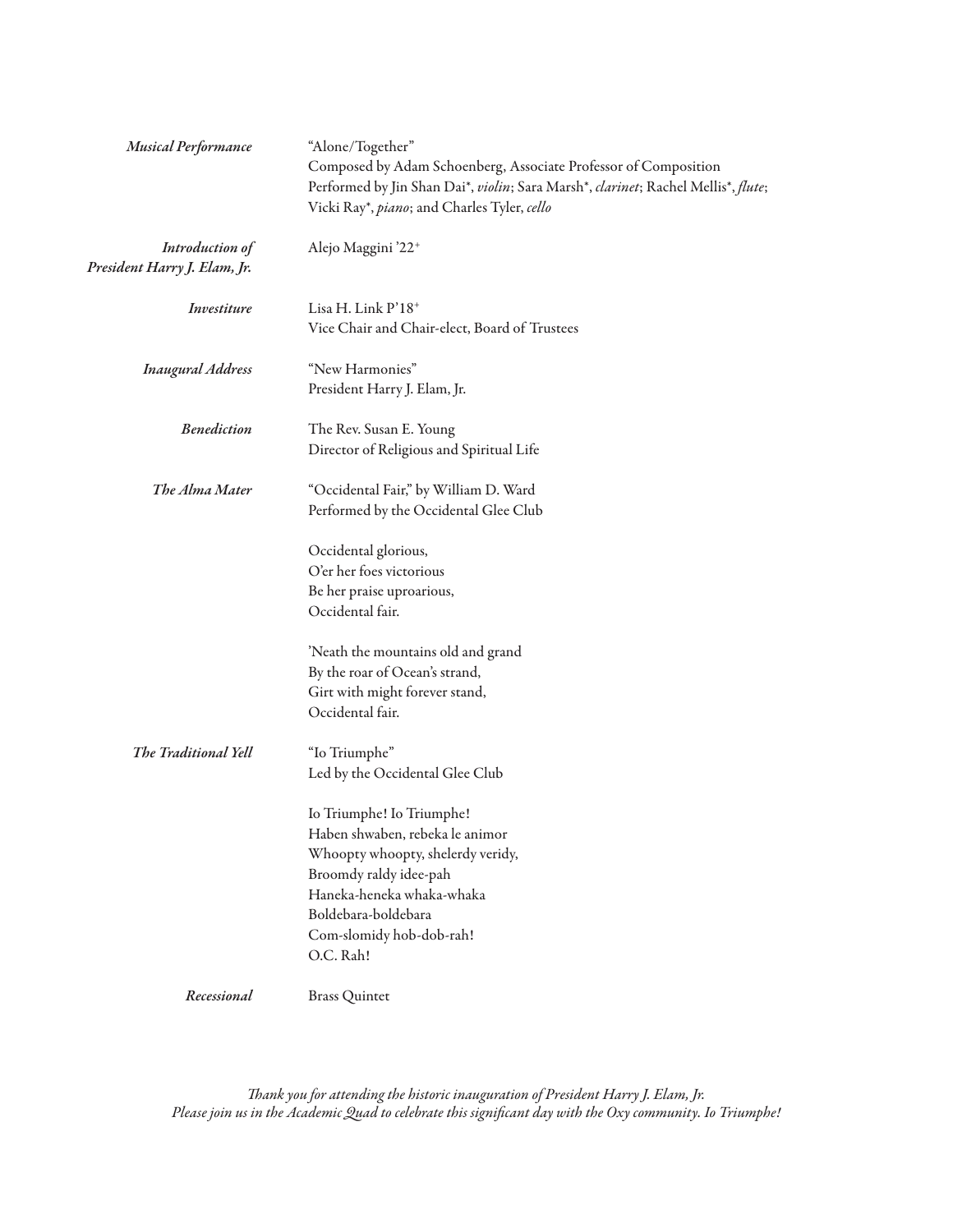## About the Speakers

#### Steve and Roberta Denning

Steve Denning is co-founder and chairman emeritus of global growth equity firm General Atlantic and former chair of the Stanford Board of Trustees. A Navy veteran, Denning is a graduate of Georgia Tech, where he received a B.S. in 1970 and an honorary doctorate in 2019, and Stanford, where he earned his MBA. Roberta Denning, who earned her undergraduate degree and MBA at Stanford, was recently elected to the university's board. She helped found the Stanford Arts Council in 2006 and also served as chair of its Humanities and Science Council.

#### Ambassador Harriet Elam-Thomas

Harriet Elam-Thomas retired last year as director of the Diplomacy Program she founded at the University of Central Florida (UCF). Prior to coming to UCF, she spent four decades as a career foreign service officer in a variety of overseas assignments with the former U.S. Information Agency and the U.S. Department of State, culminating with her appointment as the U.S. Ambassador to Senegal and chief of mission in Guinea-Bissau. She is the aunt of President Harry J. Elam, Jr.

#### Sterling K. Brown and Ryan Michelle Bathé

Three-time Emmy Award-winning actor and producer Sterling K. Brown currently stars in NBC's hit television series *This Is Us*, and will be seen in the feature film *Honk for Jesus. Save* Your Soul this summer. Actress and producer Ryan Michelle Bathé currently stars in NBC's acclaimed television series *The Endgame* and OWN's *All Rise*. The two met when President Elam cast them together in a Stanford production of August Wilson's Joe Turner's Come and Gone. The couple were married in 2006.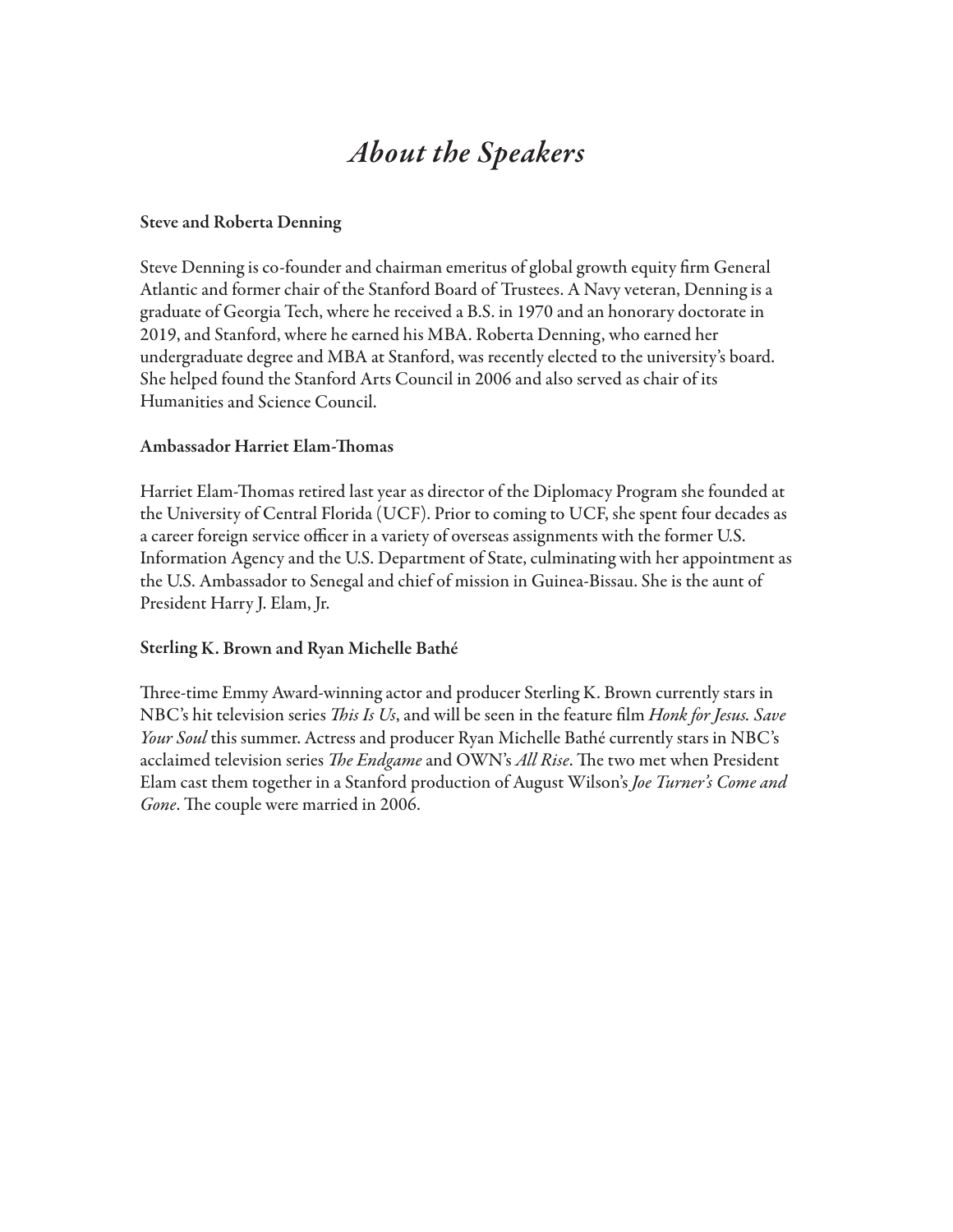## About the Music

In keeping with the theme of President Harry J. Elam, Jr.'s Inauguration—New Harmonies music is an integral part of the ceremony, with contributions from Oxy's music community.

At Elam's request, singer/actor Lencia Kebede '16 will reprise her show-stopping rendition of "I Know Where I've Been," from Oxy's 2013 production of *Hairspray*, with vocal support from the Occidental Glee Club. She'll also join the Oxy Symphony Orchestra, Jazz Ensemble, and Glee Club for a performance of "Lift Every Voice and Sing."

Since November, Orchestra members Leslie Garcia '24 and Chester Cahill '24 have been working on a special arrangement of "Lift Every Voice and Sing" for the combined forces of the three groups, says Chris Kim, Oxy's director of instrumental activities. All 42 members of the Symphony, along with members of the Jazz Band and Glee Club, will be part of the performance, joined by members of Oxy's applied music faculty and a number of Eagle Rock High School students.

"Lift Every Voice and Sing" (written by NAACP leader James Weldon Johnson in 1900, with music by his brother, J. Rosamond) "is a significant part of American history," says Désirée LaVertu, director of choral and vocal activities. "Because of the story it tells, we felt it was an appropriate selection for the inauguration of Oxy's second African American president."

The ceremony also will include an original composition by Associate Professor Adam Schoenberg for flute, clarinet, violin, cello, and piano. "'Alone/Together' is about the journey that most people around the globe endured when the world shut down in March 2020. The pandemic brought with it a collective sense of loneliness, loss, community, and ultimately hope that most of us experienced during this time. That year also marked President Elam's arrival to Occidental College. One can only imagine how challenging it must have been to begin such an important tenure alone, as our campus was closed to the public with everyone teaching and learning remotely. Our once-bustling grounds suddenly felt like a ghost town. After all, it's the students, faculty, administration, and staff that bring Oxy's exceptional and vibrant community to life.

" 'Alone/Together' is meant to capture this moment of solitude, as it begins with a nostalgic and somber tone," he continues. "But after we move through this reflective and quiet state, the music starts to shine as we work our way through a quiet fog, full of fear and uncertainty, and find ourselves in a hopeful place once again. The music then evolves into something quite uplifting and fun as it captures the feeling of being able to gather again with our community to finally witness and celebrate President Elam's inauguration in person—a celebration that is long overdue."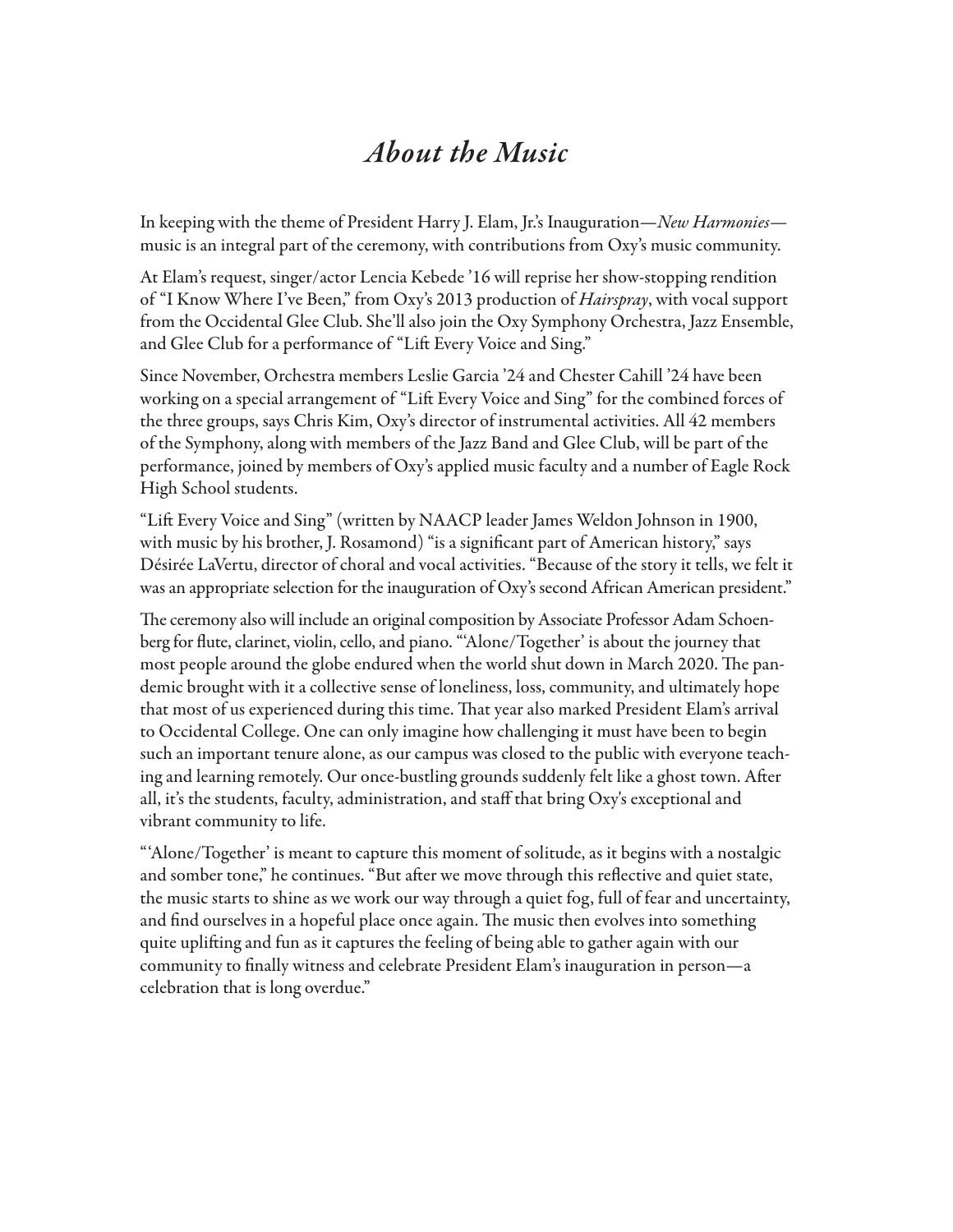## Order of Procession

*Platform Party*  Woody Studenmund, Head Marshal Laurence De Rycke Professor of Economics

*Flag Processional* Salvador Fernandez P'16, Marshal Associate Dean for Faculty Affairs and Professor of Spanish and French Studies

> Board of Trustees and Past Presidents Coit Blacker '72+, Marshal Vice Chair, Board of Trustees

> > Student Delegates Kerry Thompson<sup>+</sup>, Marshal Professor of Biology

Senior Staff Marsha Schnirring+, Marshal Secretary of the College

*Staff Delegates*  Courtney Stricklin Burgan '03+, Marshal Senior Assistant Dean of Admission

#### *College and University Delegates*

Ron Buckmire, Marshal Associate Dean for Curricular Affairs and Professor of Mathematics

#### *Faculty Delegates*

Marshals: John T. Lang+, Associate Professor of Sociology Carolyn J. Brighouse, Associate Dean for Student Academic Affairs and Professor of Cognitive Science and Philosophy

#### *Community Leaders*

Amy Lyford+, Marshal Associate Dean for Curriculum and Academic Support and the Arthur G. Coons Professor in the History of Ideas

*Alumni and Parent Delegates*  Marshals: Dolores Trevizo'88 P'20<sup>+</sup>, Associate Dean for Academic Affairs and Professor of Sociology Brandon Lehr+, Associate Professor of Economics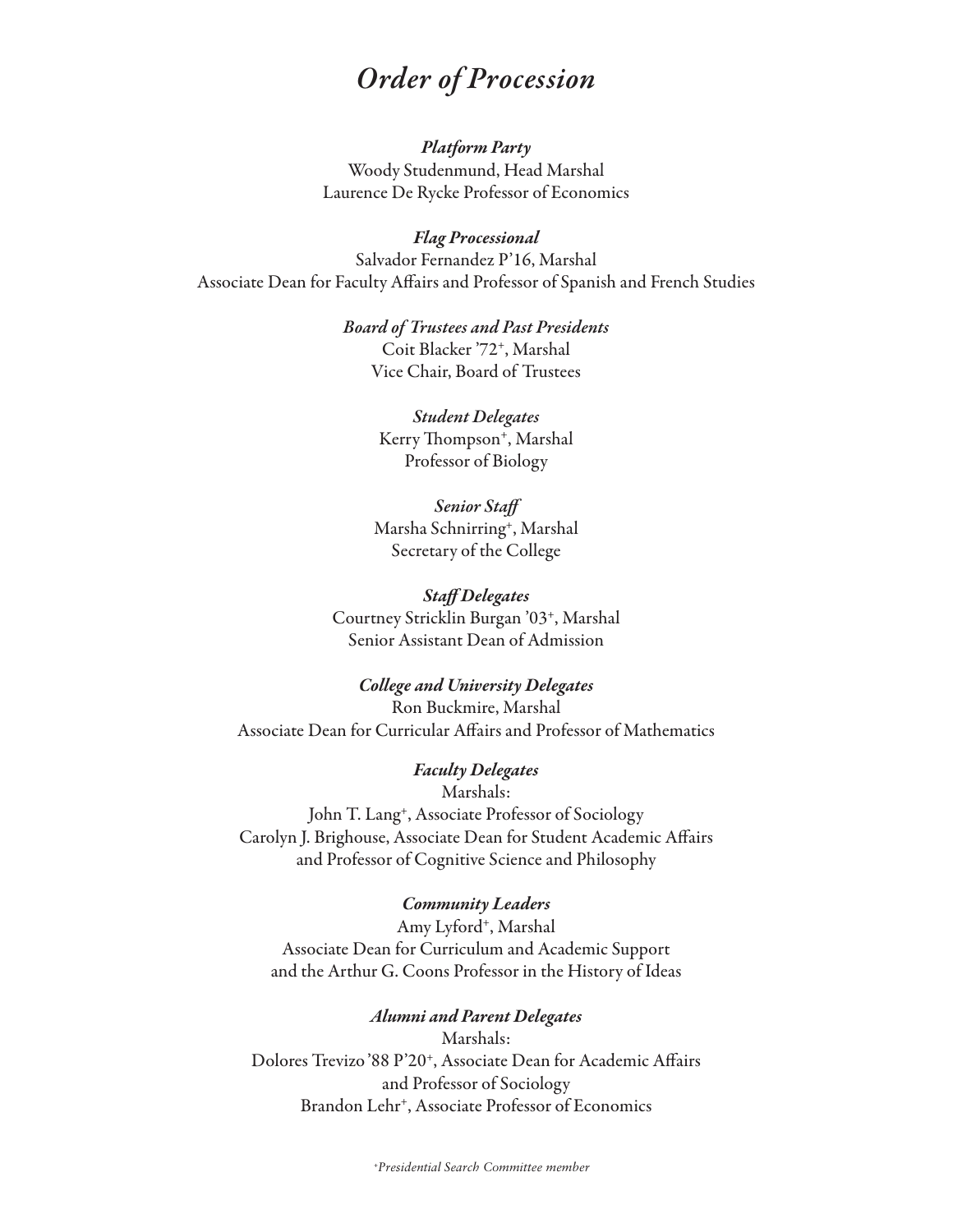#### Flag Processional

International students make up nearly 7 percent of Occidental's student body and come from more than 50 countries. The delegates listed below—each carrying the flag of their nation or U.S. territory—represent only a portion of Oxy's international student community.

Argentina: Alejo Maggini '22, a Diplomacy and World Affairs and Economics major Austria: Peter Vartanian '25, undeclared Bosnia and Herzegovina: Edin Custo '23, a Biochemistry major China: Haowen Luo '24, a Diplomacy and World Affairs and Theater major France: Adrien Schaal '24, an Economics major Georgia: Sophie Popiashvili '25, undeclared Lesotho: Joy Ntina Mopeli '25, undeclared Malaysia: Tzu Kit Chan '23, a Philosophy and Comparative Studies in Literature and Culture major Mexico: Maria Paula Muñoz '24, a Media Arts and Culture major Nigeria: Oluwabukunmi Onasanya '25, undeclared Paraguay: Sueli Denisse Zalazar Cardenas '24, an Urban and Environmental Policy major Puerto Rico: Gabriel Ramos-Sanchez '22, a Kinesiology major Spain: Daniela Sánchez Sánchez '22, an exchange student Taiwan: Jordan Shyang Yu Fang '23, an Economics and Diplomacy and World Affairs major

Nathan Graeser, Oxy's director of Veterans Programs and an adjunct professor in Oxy's Core Program, carries the flag of the United States in the procession. Occidental's veterans community is represented by Daryl Barker '17, research and instruction librarian, who carries the California state flag, and student veteran Ryan Moats '23, a Philosophy major, who carries the Occidental College flag.

#### Academic Costume

Academic costume dates back to European universities in the Middle Ages, when gowns and hoods were required for warmth in unheated buildings. Eventually in the United States the mortarboard, with medieval tassel, became the standard headwear, while the colorful hood is draped over the back of the gown.

Gowns are normally black, although some universities have designed their own in the color of the institution. The hood reflects both the field of study and the institution that conferred the degree. An Occidental hood has a black-and-orange lining to reflect the College's colors. The color of the velvet edging on the hood is that of the degree conferred. The width of the edging represents the degree—two, three, or five inches for the bachelor's, master's, and doctor's degrees, respectively. The mortarboard is black with a black tassel, although if worn by the holder of a doctoral degree, it may have a gold thread. Undergraduates wear the tassel on the right side; graduates, on the left.

The following colors are associated with the degrees frequently represented in an academic procession of a liberal arts college faculty:

| Arts, Letters, Humanities | White      | Medicine           | Kelly Green   |
|---------------------------|------------|--------------------|---------------|
| Economics                 | Copper     | Music              | Pink          |
| Education                 | Light Blue | Philosophy         | Dark Blue     |
| Fine Arts                 | Brown      | Physical Education | Sage Green    |
| Law                       | Purple     | Science            | Golden Yellow |
| Library Science           | Lemon      | Theology           | Scarlet       |

Members of the governing board of an institution are entitled to wear doctoral gowns. Trustees of Occidental College wear gold medallions embossed with the College seal, hung from an orange ribbon, with their black gowns.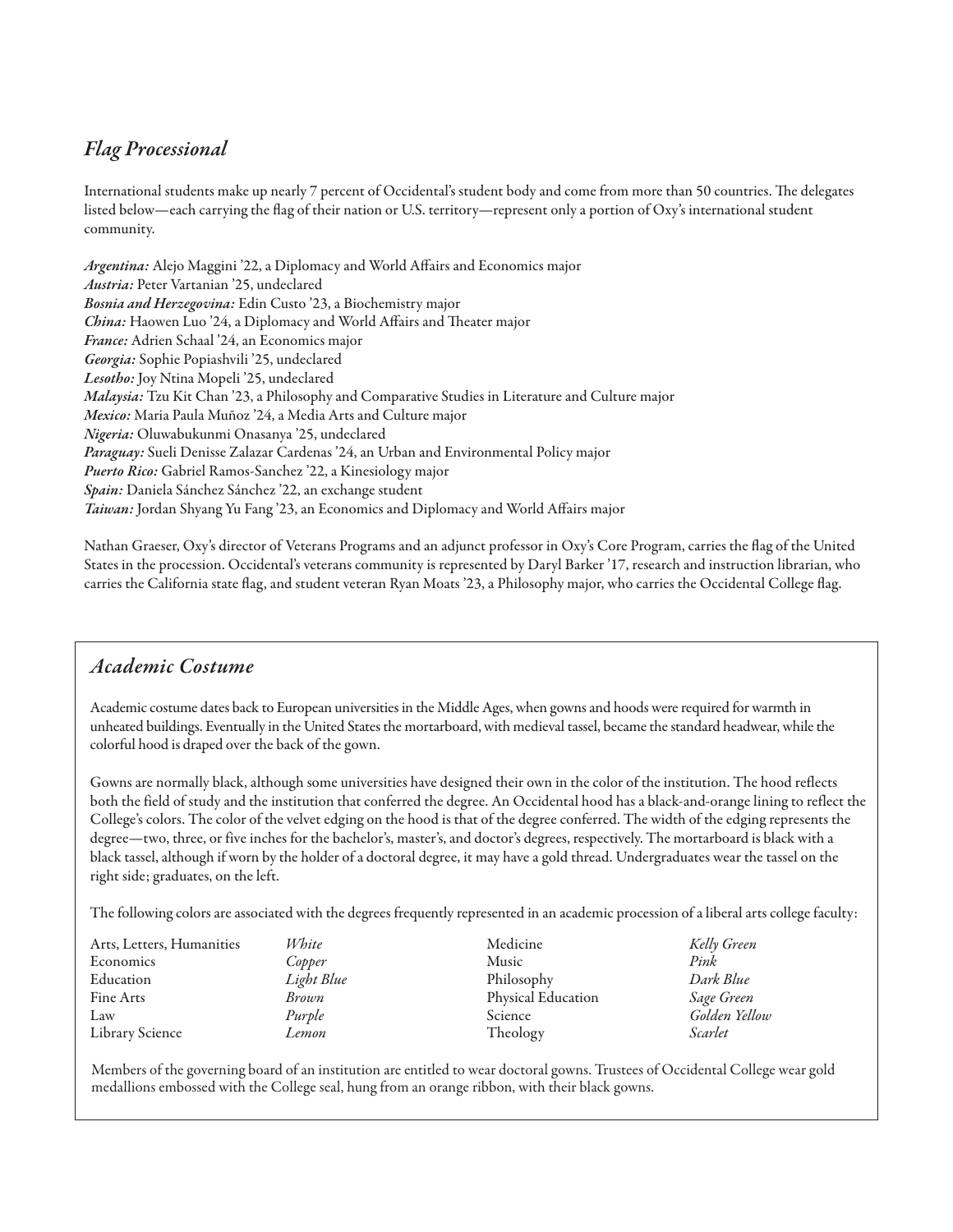#### Student Delegates

Hanna Adler '23 Biology major/Orientation Team

Priya Ahmad '22 Politics major/Associated Students of Occidental College

Antonio Andrade '22 Kinesiology major/Baseball

Cara Bekas '22 Kinesiology major/Lacrosse

Julia Carrigan '25 Undeclared/Associated Students of Occidental College

Adam Cole '24 Undeclared/Associated Students of Occidental College

Sarah Cook '24 Media Arts and Culture major/Associated Students of Occidental College

Cindy Dong '22 Media Arts and Culture major/Women's Swimming and Diving

Emily Driscoll '22 Cognitive Science major/Women's Swimming and Diving

Liz Frissell '22 Philosophy and Cognitive Science major/Orientation Team

Melekete Gebremichale '22 Diplomacy and World Affairs major/Associated Students of Occidental College

Henry Grady '22 Economics major/Men's Water Polo

James Henderson '22 Biochemistry major/Associated Students of Occidental College

Tye Hernandez '23 Politics and Economics major/Men's Soccer

Clarissa Kiyomura '22 Biochemistry major/Women's Basketball

Kel Kline '24 Diplomacy and World Affairs and Urban and Environmental Policy major/Associated Students of Occidental College

Abigail Lavold '22 Chemistry major/Women's Water Polo Neython Lec Streitz '22 Computer Science major/Men's Soccer

Sela Moretti-Hitchcock '22 Philosophy major/Orientation Team

Jason Park '22 Politics major/Associated Students of Occidental College

Jenna Sanders '23 Psychology major/Occidental Hillel

Kenya Sterns '22 Diplomacy and World Affairs major/Associated Students of Occidental College

Lucy Stevenson '22 Politics major/Associated Students of Occidental College

Ku Tulua '22 Psychology major/Women's Basketball and Track and Field

Drew Vecellio '22 Politics major/Associated Students of Occidental College

Allison Wilson '22 Media Arts and Culture major/Orientation Team

#### Senior Staff

Charlie Cardillo Vice President for Institutional Advancement

David T. Carreon Bradley Vice President for Equity and Justice

Rob Flot P'21 Vice President for Student Affairs and Dean of Students

Amos Himmelstein Vice President and Chief Operating Officer

Nora Kahn General Counsel

Maricela L. Martinez Interim Vice President of Enrollment

Marsha Kay Schnirring Secretary of the College

Marty Sharkey Vice President for Communications and Institutional Initiatives

Priya Sridharan Chief of Staff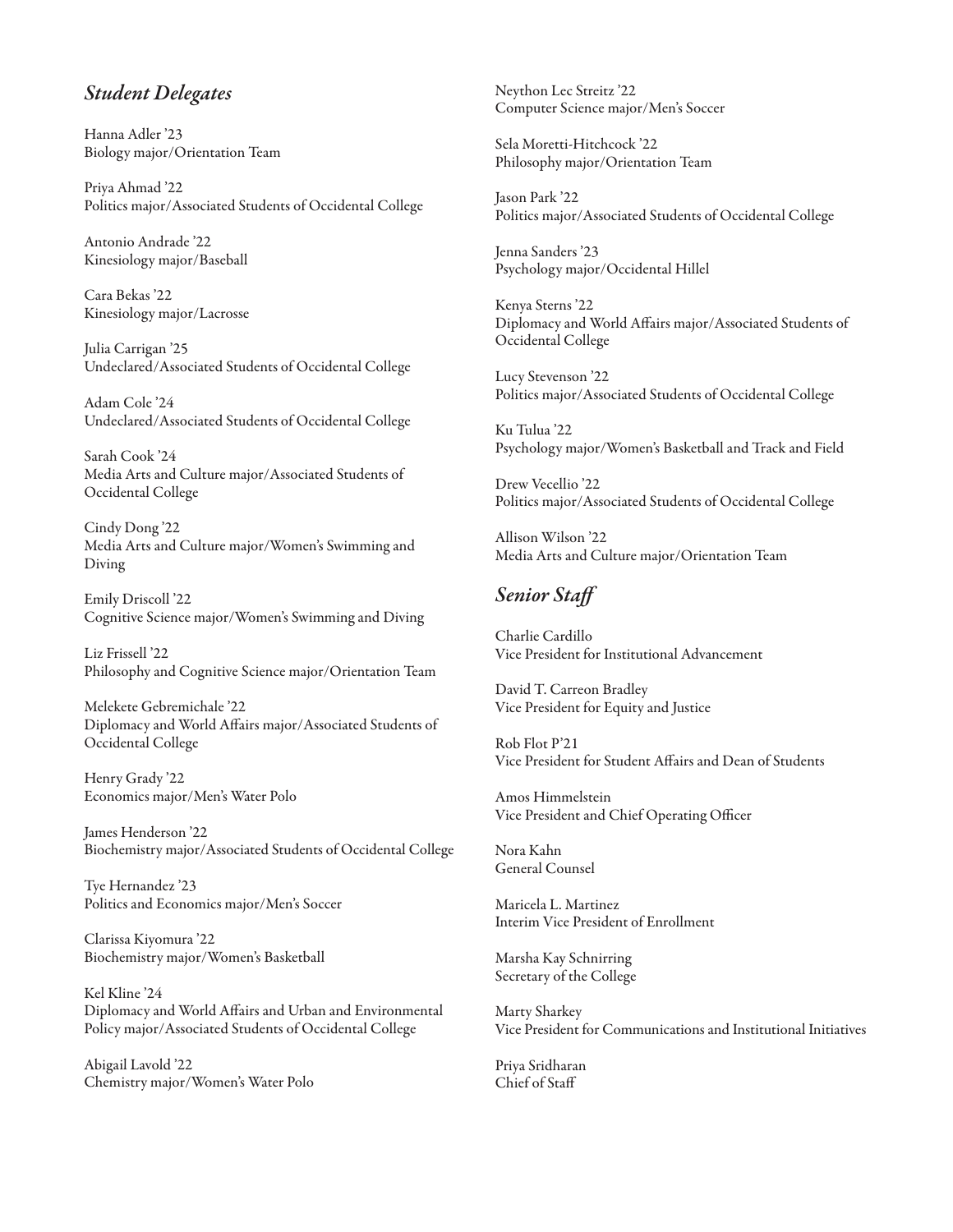Wendy Sternberg Vice President for Academic Affairs and Dean of the College

James Uhrich Vice President for Information Technology Services and Chief Information Officer

#### Staff Delegates

Horacio Aceves '03 Assistant Director, Academic Programming

Sabrina Alfaro Senior Coordinator, Engagement Communications

Christopher Arguedas Director, Intercultural Community Center

Britney Bagley '08 Financial Aid Counselor

Patrice Cablayan Director of Gift Planning and Stewardship

Theresa Corral Database Administrator

Robin Craggs P'21 Executive Director, International Programs

Helena de Lemos Special Collections Instruction and Research Librarian

Carola Donnerhak Executive Director, Strategic Initiatives

Beverly Dukes Report Writer, Institutional Advancement

Jacalyn Feigelman Deputy Coordinator, Human Resources

Anaid Garcia Figueroa Executive Assistant to the Vice President and Chief Operating Officer and General Counsel

Isaiah Gatewood-Flowers Assistant Women's Basketball Coach

Darren Hall Director of Scholarly Information Resources

Rory Hayes '21 Coordinator of Community Programs

Xiaoling Hong Project Manager and Senior Programmer Dana Kotcherlakota-Benton Development Coordinator, Strategic Initiatives

Charlie Leizear Assistant Vice President of Strategic Enrollment and Dean of Admission

Jennifer Locke Director of National and International Fellowships

Oswaldo Lopez Jr. Assistant Director, Program Operations

Patty Lu Procedural Language for SQL Programmer/Analyst

Mary Maher Interim Director of Human Resources

Jesus Maldonado '00 Upward Bound Director

Luci Masredjian Director of Disability Services and Student Support

Haley Mitchell Head Swimming and Diving Coach

Marcus Rodriguez Assistant Dean of Students and Director of Student Leadership, Involvement, and Community Engagement

Maureen Royer Associate Vice President for Individual Giving

Gretchen Saalbach Office of the President

Devon Sakamoto Assistant Dean of Students for Emmons Wellness

Haregewyn Tena Program Cost Analyst, Facilities Management

Isaiah Thomas Assistant Dean of Students

Kristopher Turner Executive Assistant to the Vice President for Equity and Justice

Kat Wang Director, Pre-Health Advising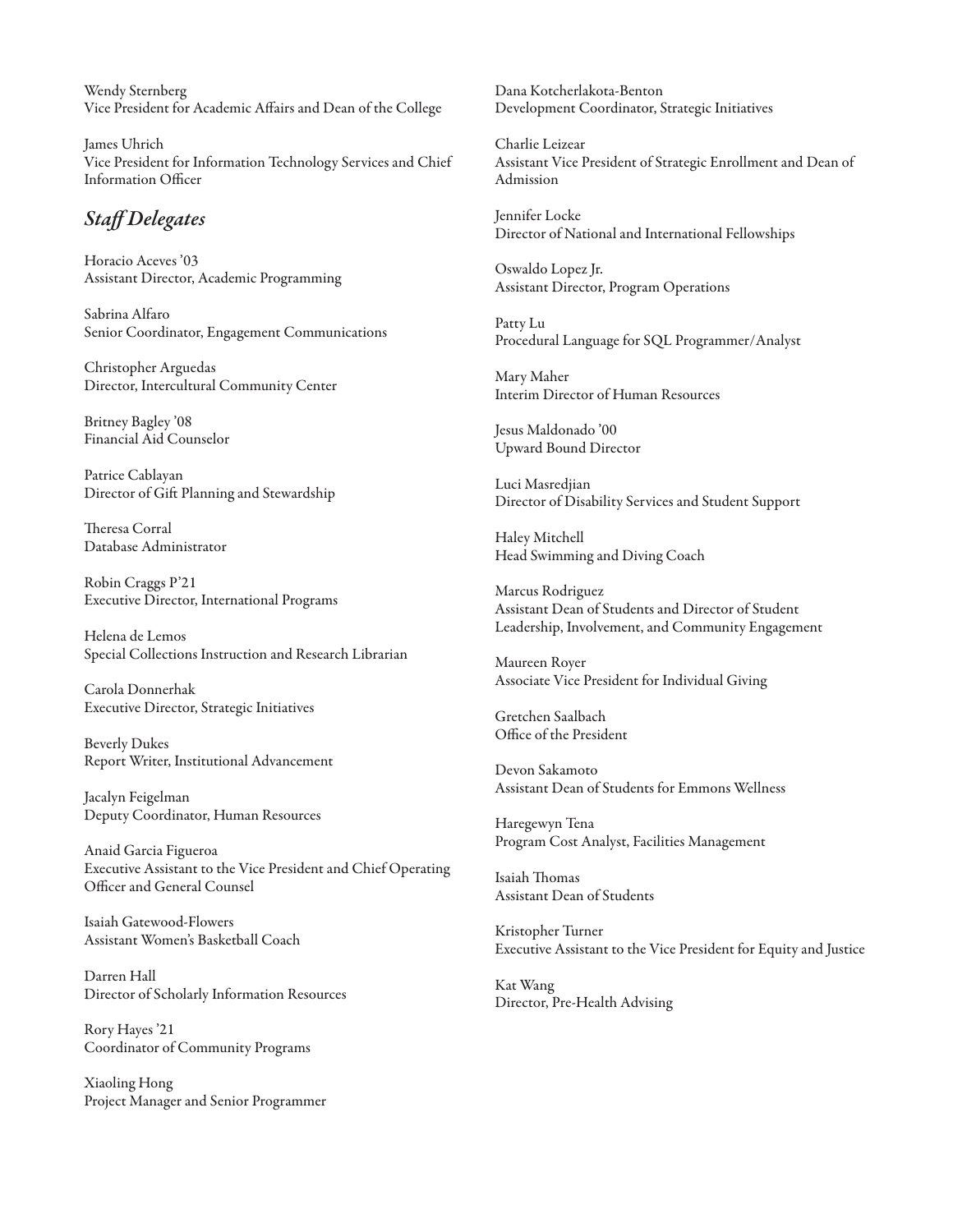## College and University Delegates

| 1636 | Harvard University<br>Ariela Gross<br>Alumna and Fellow, Harvard Radcliffe Institute                                 | 1855 | <b>Bates College</b><br>Jacob Alden Sargent<br>Alumnus                                                                                 |
|------|----------------------------------------------------------------------------------------------------------------------|------|----------------------------------------------------------------------------------------------------------------------------------------|
| 1749 | Washington and Lee University<br>Justin S. Walker<br>Alumnus                                                         | 1856 | St. Lawrence University<br>Stewart A. Lonky<br>Alumnus                                                                                 |
| 1773 | Dickinson College<br><b>Tighe Coneys</b><br>Alumnus                                                                  | 1864 | Swarthmore College<br>Consuelo S. Woodhead<br>Alumna                                                                                   |
| 1781 | Washington and Jefferson College<br>Isaac Ebersole<br>Alumnus                                                        | 1865 | Cornell University<br>Tom Smith Tseng<br>Alumnus and Member of Cornell University Council                                              |
| 1787 | Franklin and Marshall College<br>Wade T. Winter<br>Alumnus                                                           | 1874 | Macalester College<br>Suzanne M. Rivera<br>President                                                                                   |
| 1794 | <b>Bowdoin College</b><br>William S. Anderson<br>Trustee and Alumnus                                                 | 1883 | The University of Texas<br>Ramón H. Rivera-Servera<br>Dean                                                                             |
| 1823 | <b>Trinity College</b><br>Joanne Berger-Sweeney<br>President                                                         | 1885 | Bryn Mawr College<br>Margaret M. Morrow<br>Alumna                                                                                      |
| 1831 | New York University<br>Nicole R. Fleetwood<br>James Weldon Johnson Professor of Media, Culture,<br>and Communication | 1885 | <b>Stanford University</b><br>Marc Tessier-Lavigne<br>President and Bing Presidential Professor                                        |
| 1837 | DePauw University<br>Lori S. White<br>President                                                                      | 1887 | Gonzaga University<br>John D. Sklut P'24<br>Senior Adviser to the President, and Liaison for<br><b>External and Government Affairs</b> |
| 1845 | Wittenberg University<br>Jennifer Carter<br>Alumna                                                                   | 1887 | Pomona College<br>G. Gabrielle Starr<br>President                                                                                      |
| 1847 | Lawrence University<br>Susan Anderson Wise<br>Alumna                                                                 |      | Kyla Wasana Tompkins<br>Associate Professor, Gender and Women's Studies<br>Department of English                                       |
| 1848 | Muhlenberg College<br>David R. Jones<br>Alumnus                                                                      | 1887 | Whittier College<br>Linda S. Oubre<br>President                                                                                        |
| 1852 | Tufts University<br>Barbara E. Clarke<br>Former President, Tufts Alumni Association                                  | 1891 | California Institute of Technology<br>Thomas F. Rosenbaum<br>President                                                                 |
| 1853 | Cornell College<br>Lars Clutterham<br>Alumnus                                                                        | 1911 | Loyola Marymount University<br>Bryant Keith Alexander<br>Dean of the College of Communication and Fine Arts                            |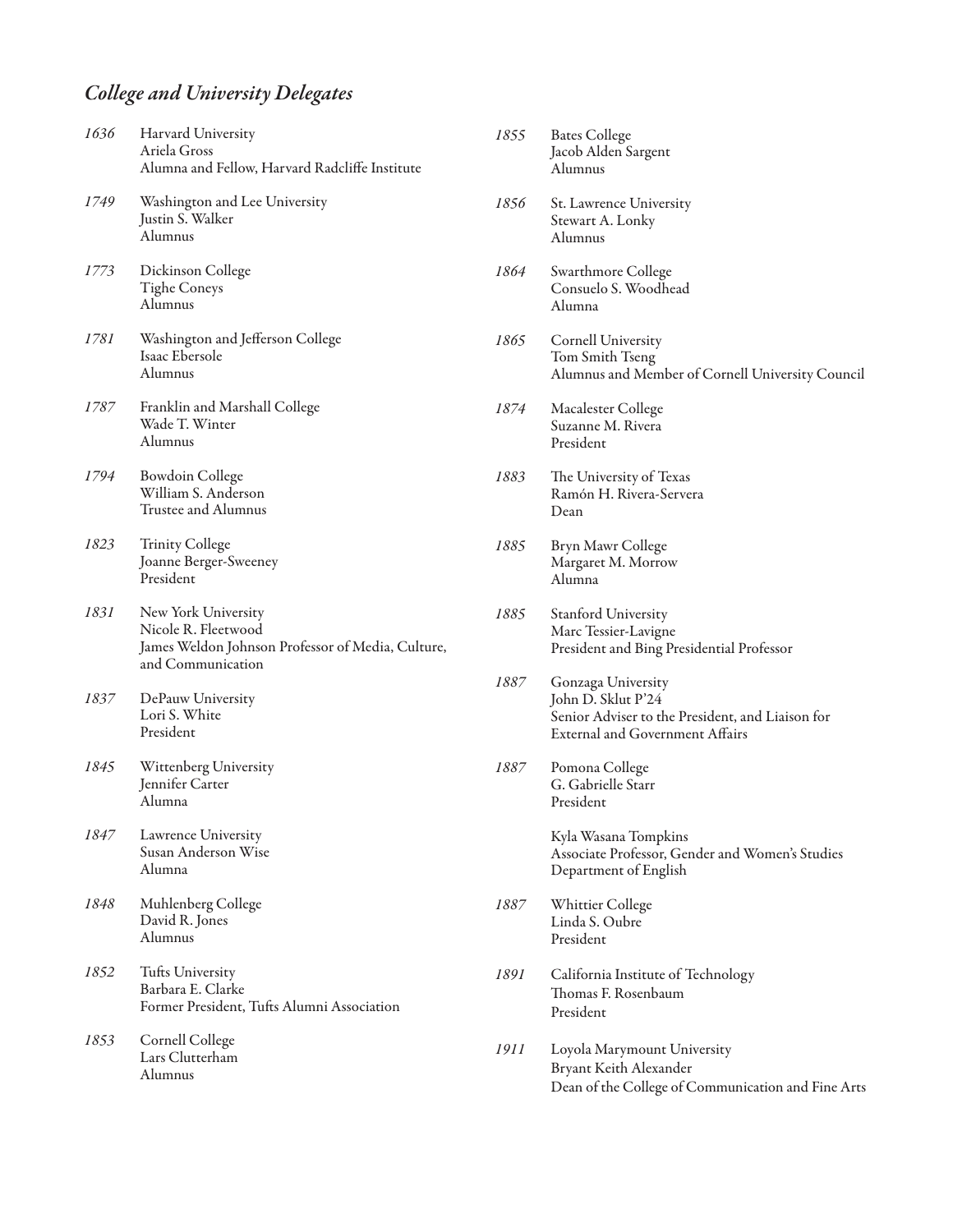- 1918 Otis College of Art and Design Charles Hirschhorn President
- 1929 Los Angeles City College Mary Gallagher President
- 1949 California State University, Long Beach Loren Brodhead '59 Alumnus
- 1965 University of California, Santa Cruz Celine Parreñas Shimizu Dean of the Arts and Distinguished Professor of Film and Digital Media

#### Faculty Delegates

Alec Arellano Adjunct Assistant Professor of Politics

Phillip Ayoub Associate Professor of Diplomacy and World Affairs

Eric Baldwin Adjunct Assistant Professor of Politics

Erica Ball Mary Jane Hewitt Department Chair in Black Studies; Professor of Black Studies

Renee Baran Associate Professor of Biology

Mariška Bolyanatz Brown Assistant Professor of Spanish and French Studies

Elizabeth Braker P'17 Professor of Biology

Mijin Cha Assistant Professor of Urban and Environmental Policy

Tsung Chi P'09 Professor of Politics

Mary Christianakis Professor of Critical Theory and Social Justice

Rick Cole '78 Adjunct Assistant Professor of Urban and Environmental Policy Chris Craney P'02 Professor of Chemistry

Sasha Day Associate Professor of History

Allison de Fren Associate Professor of Media Arts and Culture

Hanan Elsayed P'19 Associate Professor of Spanish and French Studies

Regina Freer Professor of Politics

Shana Goffredi Professor of Biology

Alicia González P'24 Adjunct Senior Instructor, Spanish and French Studies

Thalia González Professor of Politics

Susan Gratch Professor of Theater and Performance Studies

Susan Grayson Professor of Spanish and French Studies

Jorgen Harris Assistant Professor of Economics

Maryanne Horowitz Professor of History

Aleem Hossain Assistant Professor of Media Arts & Culture

Andrew Jalil Associate Professor of Economics

David Kasunic Associate Professor of Music

Sarah Kozinn Associate Professor of Theater and Performance Studies

Vivian Lin Adjunct Assistant Professor of Media Arts and Culture

Heather Lukes Associate Professor of American Studies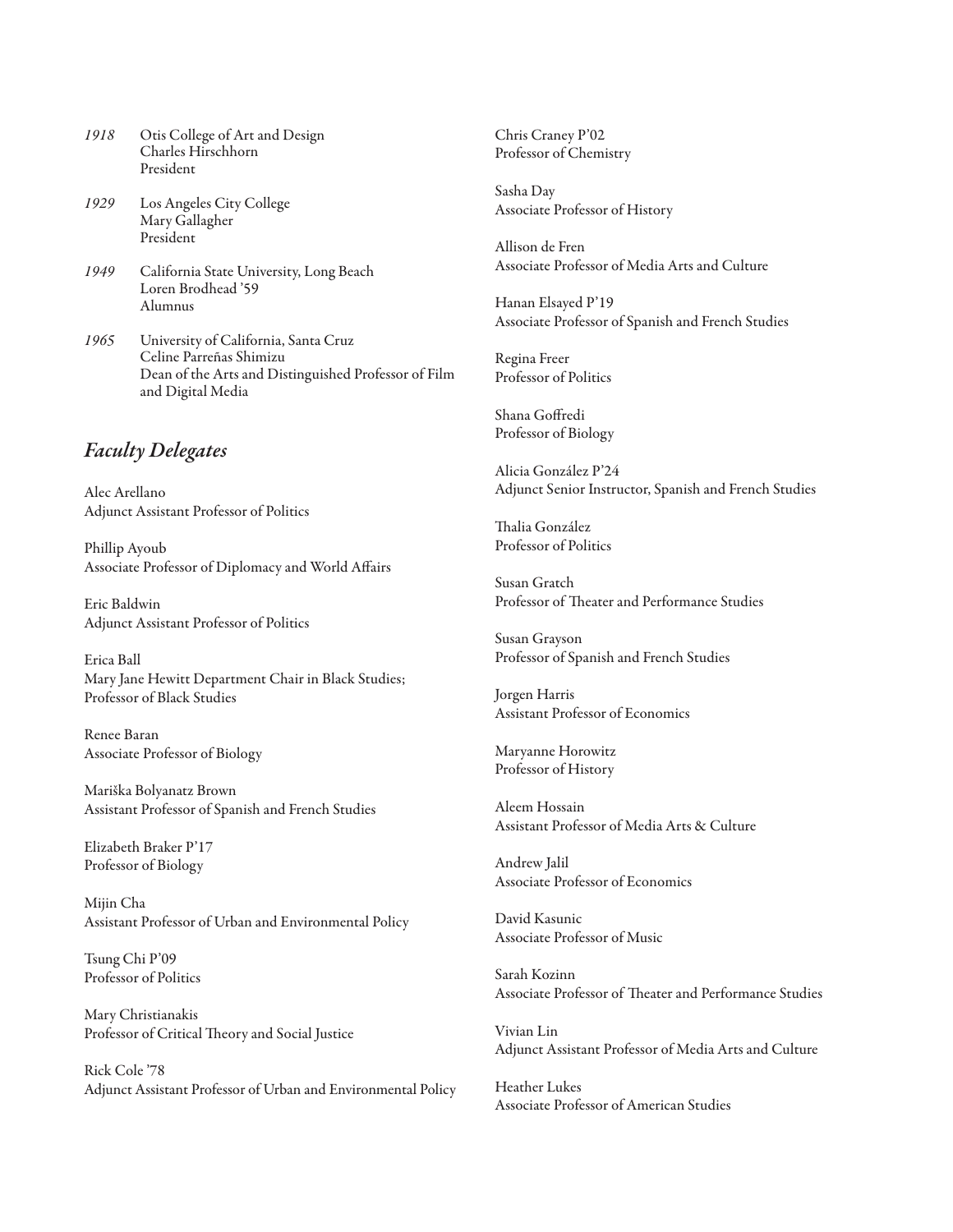Jacob Mackey Assistant Professor of Comparative Studies in Literature and Culture

Viviana MacManus '03 Assistant Professor of Spanish and French Studies

Martha Matsuoka '83 Associate Professor of Urban and Environmental Policy

Jeffrey Miller Adjunct Associate Professor of Mathematics

Jesse Mora Assistant Professor of Economics

Clair Morrissey Associate Professor of Philosophy

Gretchen North John W. McMenamin Endowed Chair in Biology

Jennifer Piscopo Associate Professor of Politics

Roberta Pollock P'17 Professor of Biology and Biochemistry

Alexandra Puerto Associate Professor of History

Timothy Rainone Assistant Professor of Mathematics

Marcella Raney '01 Associate Professor of Kinesiology

Robert Sanchez Associate Professor of Philosophy

Michael Shelton Professor of Spanish and French Studies; Cognitive Science

Lisa Sousa Professor of History

Eileen Spain Carl F. Braun Professor of Chemistry

Kristi Upson-Saia David B. and Mary H. Gamble Professor in Religion

Kevin Williams Assistant Professor of Economics Jason Wong Assistant Professor of Economics

Meimei Zhang Assistant Professor of Comparative Studies in Literature and Culture/Chinese

#### Community Leaders

Derek Steinorth Principal, Eagle Rock Junior/Senior High School

Jamie Tijerina President, Highland Park Heritage Trust

#### Alumni and Parent Delegates

Peggy Sanchis Waters '49 Linda Larson Ashley '66 Charles Allen Ashley '67 Charles McClintock '68 Marilyn Robertson '70 Brenda Barham Hill '71 P'03 Sharon Emanuelli '73 William Johnson '75 Paul Waters '77 Gail Schulman Ginell '79 Pete Hanson '82 P'11 P'14 Raymond Yen '82 Shawn Hanson '83 P'11 P'14 Grace Sheldon-Williams '83 Greg Dalton '86 Judy Lam '87 Leslie Scott '87 Helen Shafran '87 Lucia Choi-Dalton '89 Julie Dixon Golzalez '89 Dave Poetzinger '89 Janet McIntyre '96 Talia Robinson '97 Erika Nuno '00 Jackie Provost '02 Kevin Adler '07 Andrea Cova-Bernal '08 Robin Hamilton '08 Jake Stevens '08 Richard Reyes '12 Nicholas Young '12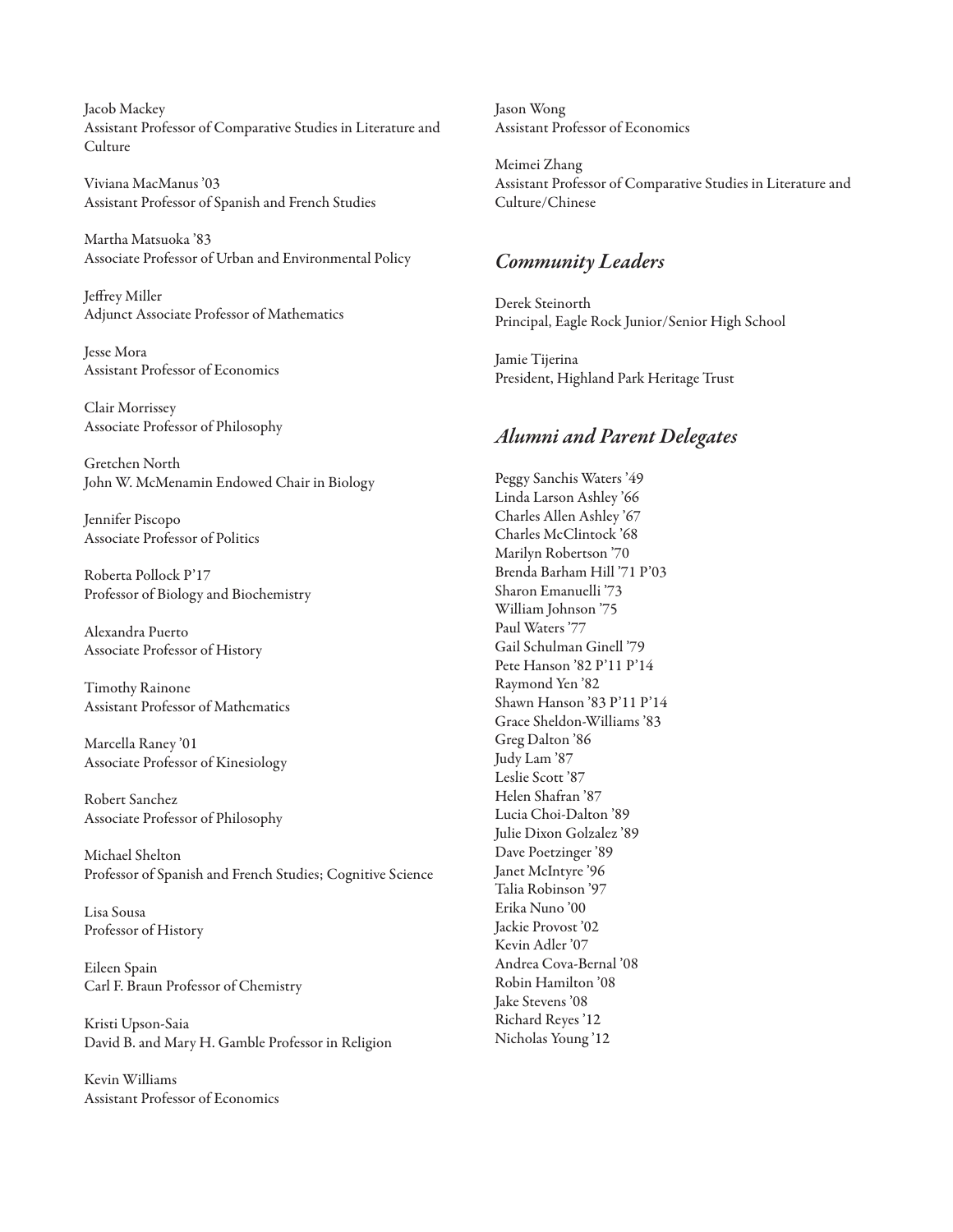### Musicians

#### Occidental Glee Club

Kailee Browning '22 Christina Carrera '22 Jules Caspole '22 Willa Caspole '24 Ava Chenok '22 Paulson Cheung '24 Pierre Cozic '24 Sofia Delgado '23 Alana Duvall '23 Jackson Eddy '22 Areli Fernandez Orozco '24 Ethan Ferrall '22 Silas Godlee-Campbell '22 Anna Gray '22 Hayden Jennings '25 Eduardo Liz '22 Ben Metcalf '23 Charlotte de Mita '25 Louis Nguyen '22 Hil Kang Oglesby '22 Kate Reinhard '25 Laurie Park Roberge '25 David Rothman '22 Thomas Sliskovich '22 Anna Soot '22 Crystal Stewart '22 Sarah Sturdevant '24 Ellie Taylor '24 Michelle Teh '25 Luca Van der Meer '22 João Veirano '25 Mia Villegas '22 Lulu Wiesemann '22 Alika Williams '23

#### Occidental Symphony Orchestra

(\*indicates a section chair)

Ian Becker '24, viola Sunniva Berg '24, harp Chester Cahill '24\*, saxophone Thomas Carney '25, bassoon Alley Cheng '25\*, flute Mason Cook '23\*, percussion Deirdre Ellis '22, viola Taylor Eng '23\*, clarinet Lane Faison '25, piano Jonathan Fierros '24, percussion Leslie Garcia '24, saxophone William Graham '25\*, bass Nathaniel Hogan '25, violin 2 Lucas Jen '25, cello Vivian Le '25, percussion Gillian Northway '24, percussion Kellie Hsu '23, violin 1 Melia Hsu '24 , violin 1 Esther Kim '24, cello Kenneth Kroese '25, violin 2 Maya Krouse '23, bassoon Zerlina Lai '24, violin 1 Abby Lee '24, cello Angelina Lee '22, violin 2 Mateo Lennertz '24, violin 2 Audrey Li-Vollmer '25, flute Ethan Meade '23\*, bass Francesca Rodoni '24, cello Dylan Shiu '22, bass Timothy Shortell '24, piano Elise Smentak '24, clarinet Zoey Solomon '24, violin 1 Aya Suguira, '23, violin 1 Maya Tauber '24, violin 2 Clara Thielke '23\*, cello Douglas Tornquist, instructor, tuba Kai Uyeda '25\*, oboe Harrison Willliams '25, bass Sherwin Zhang '22, bass clarinet

#### Occidental Jazz Ensemble

Jakob Barton '23, tenor saxophone Chester Cahill '24, tenor saxophone Tzu Kit Chan '23, piano Alexander Chiriboga '24, baritone saxophone Mason Cook '23, vibraphone Leslie Garcia '24, alto saxophone Jordan Jung '22, drums Luigi Maruani '22, drums Jazzbird Molina '24, guitar Lucas Pan '24, alto saxophone Isaac Ramirez '25, bass Benjamin Langer Weida '24 , piano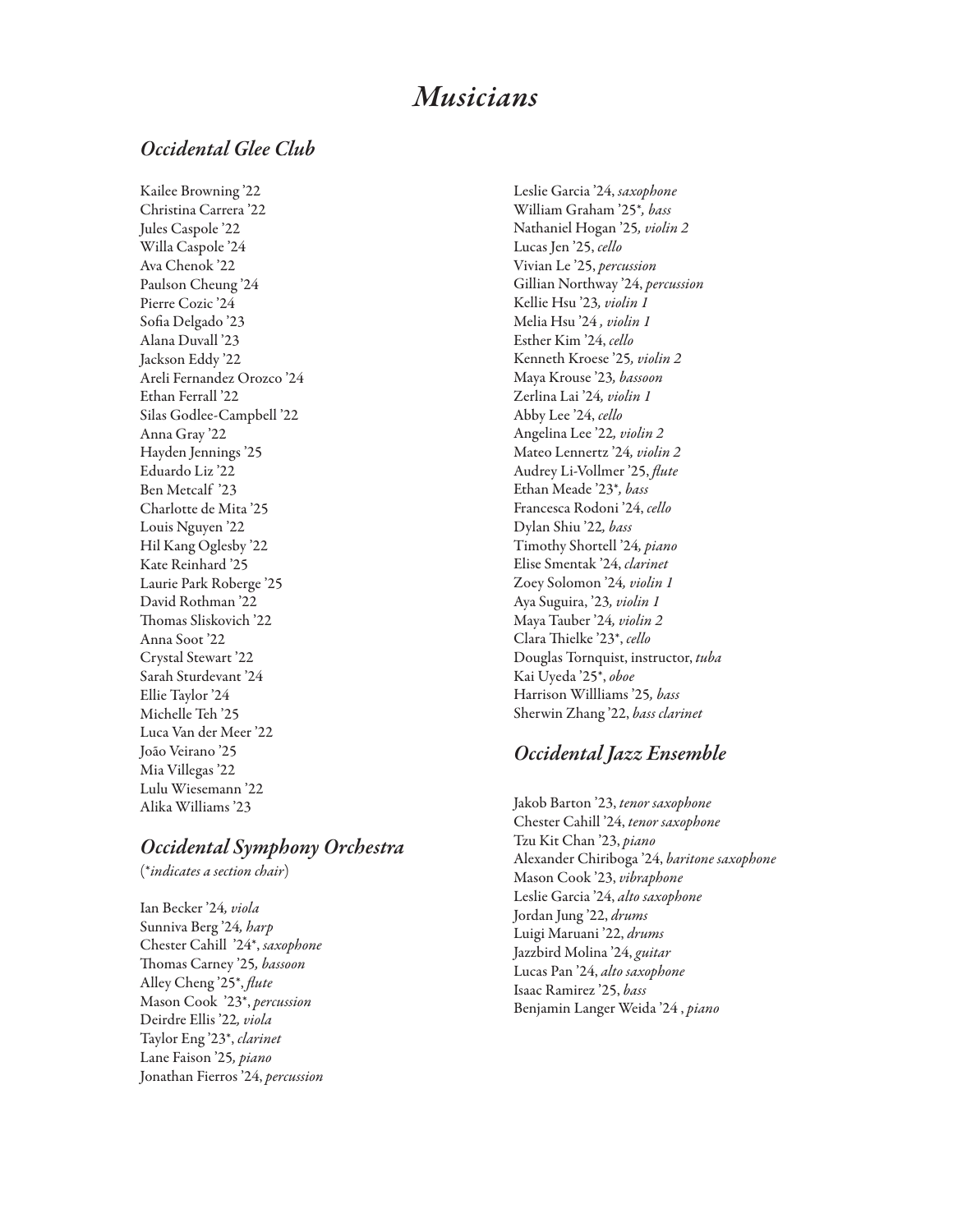## Board of Trustees

#### Board Officers

Stephen Rountree '71, Chair Lisa H. Link P'18, Board Vice Chair and Chair-elect Coit Blacker '72, Board Vice Chair David Burcham '73, Board Vice Chair Amos Himmelstein, Treasurer Barbara Valiente, Assistant Treasurer Marsha Schnirring, Secretary of the College

#### Board Members

President Harry J. Elam, Jr. (ex officio) Lande Ajose '87 Timothy Allison-Hatch '71 David H. Anderson '63 Magdalena Arenas '92 P'19 Carl A. Ballton '69 David W. Berkus '62 P'95 John G. Branca '72 Eileen Anisgarten Brown '73 Anne Cannon '74 Lisa Coscino '85 Nancy Dambro '75 P'13 Hector De La Torre '89 P'20 Gloria Duffy '75 Louise Edgerton '67 M'69 Diane L. Evans '76 H'12 Brad Fauvre '87 Alan Freeman '66 M'67 P'91 Michael Gibby '68 Ronald R. Hahn '66 Maurine Halperin P'16 Alison Hawkins '87 Lori Moore Hunter '79 P'08 Bob Johnson '77 Gary Kaplan '71 Giles "Gil" Kemp P'04 Gordon MacInnes '63 Susan H. Mallory '76 M'78 Greta J. Mandell '72 P'92 Theodore R. Mitchell, H'07 Tuan Ngo '07 (ex officio) Art Peck '77 Steven R. Robinson '77 Rick Rugani '75 Reid Samuelson '72 Soroosh Shambayati '86

#### Chairs Emeriti

Ginny Cushman '55 Chris Calkins '67 Dennis Collins P '94 John Farmer P'98 Irwin Field Stephen F. Hinchliffe Jr. '55 Peter W. Mullin John B. Power '58 Catherine Young Selleck '55

#### Trustees Emeriti

Ronald J. Arnault Alice Walker Duff '69 J. Eugene Grigsby III '66 Fred Hameetman '61 Allen W. Mathies, Jr. Daniel Ian McKinnon '89 Kristine A. Morris '76 Catherine A. Pepe '64 Jack D. Samuelson '46 P'72 P'77 Rosemary B. Simmons '53 Tod White '59 Charles E. Young

#### Presidents Emeriti

Theodore R. Mitchell Robert A. Skotheim John Brooks Slaughter Jonathan A. Veitch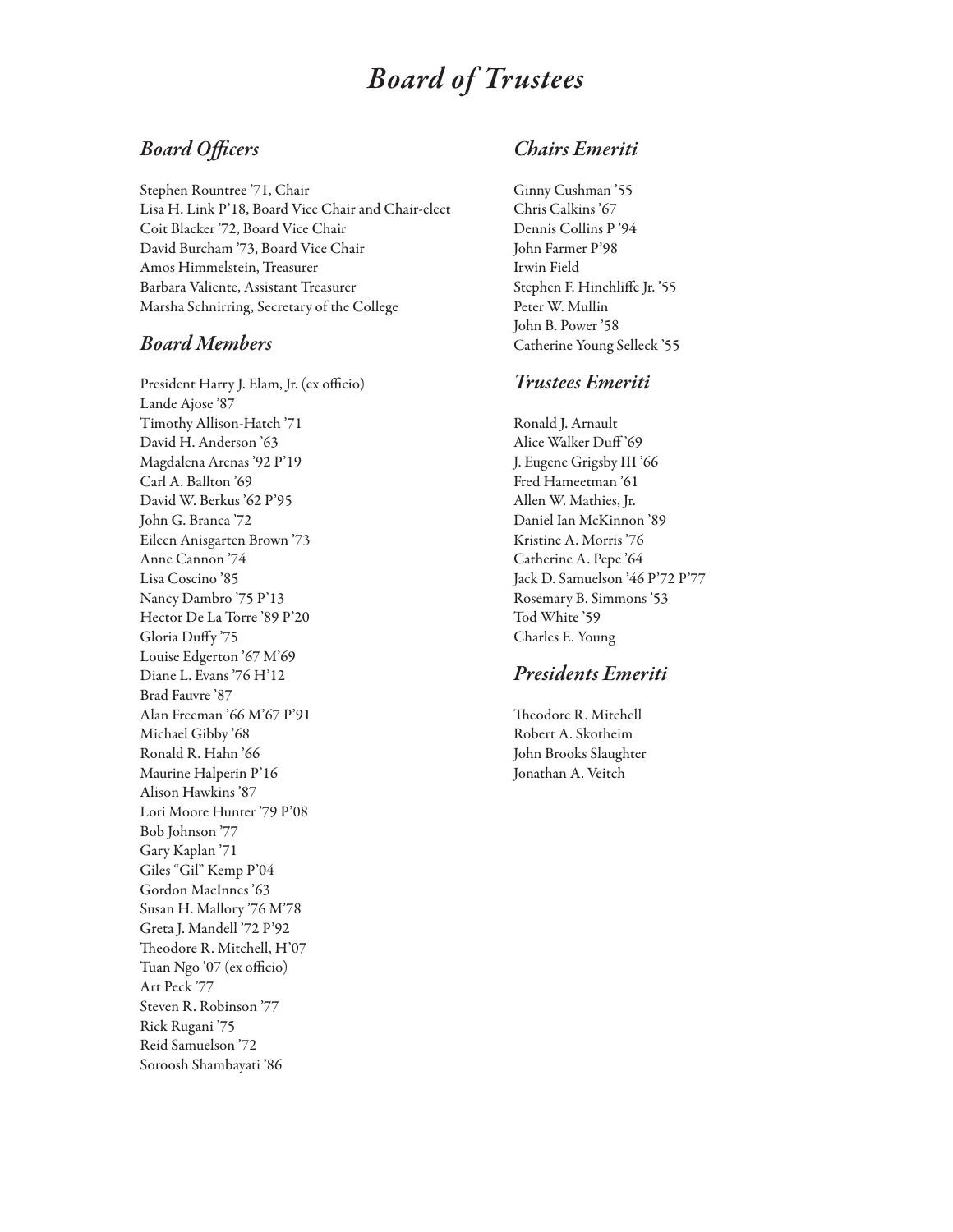#### Inauguration Committees

#### Inauguration Production Team

Amy Reyes, Chair Debbie Afar '10 Ranjana Kulkarni Suzy LaCroix Michelle McMichael Leanne Sappington

Inauguration Leadership Committee Charlie Cardillo David Carreon Bradley Rob Flot P'21 Amos Himmelstein Maricela Martinez Marsha Schnirring Marty Sharkey Priya Sridharan Wendy Sternberg

Inauguration Planning Committee Amy Reyes, Chair Kristi Allen Chris Arguedas Dana Brandsey '02 David Caldwell Laura Crescenzo Salvador Fernandez Ellie Findell '23 Marisela Ramirez Marcus Rodriguez Maureen Royer Celia Ruiz Judy Runyon Marsha Schnirring Priya Sridharan Jim Tranquada Cori Vallembois Susan Young

Communications Committee Michelle McMichael, Chair Sabrina Alfaro Dick Anderson Marc Campos Allie Gordon Culley Johnson Scotty Mitchell Laura Paisley Jasmine Teran Jim Tranquada

#### Operations Committee

Amy Reyes, Chair James Andersen David Caldwell Claudia Conde Laura Crescenzo Danny Farias Martin Fernandez Brian Fitzmorris Allie Gordon Donna Huebner Curtis Lush Ron Munoz Saraith Murillo Celia Ruiz Judy Runyon Courtney Stricklin Burgan '03 Rick Tanksley Robert Torres Alexander Zhu

#### Faculty Planning Committee Michelle McMichael, Chair Liz Boyd Salvador Fernandez P'16 Sharla Fett Jennifer Piscopo

Student Planning Committee Leanne Sappington, Chair Karim Nicholas Abraham '23 Chris Arguedas Robin Craggs P'21 Ellie Findell '23 Marisa Grover Mofford P'12 P'15 Shanda Ness Marcus Rodriguez Ginny Salazar Lucy Stevenson '22 Isaiah Thomas Drew Vecellio '22

#### Institutional Advancement Committee

Debbie Afar '10, Chair Dana Brandsey '02 Charlie Cardillo Carola Donnerhak Charlene Ho '01 Elizabeth Kennedy P'19 Suzy LaCroix Kathy Lopez Lara Nassar '12 Jennie Marie Petrini Maureen Royer Miki Springsteen '86 P'22

#### Special Thanks

A historic event such as this is only possible because of the hard work and dedication of our campus community. In addition to the committees above, we would like to extend special thanks to the following Oxy community members:

Business Office Campus Dining Campus Safety COVID Operations Group Eagle Rock High School Marching Band Dr. Michele Elam

Facilities Department Jim Herr '86 Institutional Advancement KOXY Martha Matsuoka '83 Music Department

Office of Admission Office of the General Counsel Office of the President Residence Life Student Life Student Marketing Advisory Committee